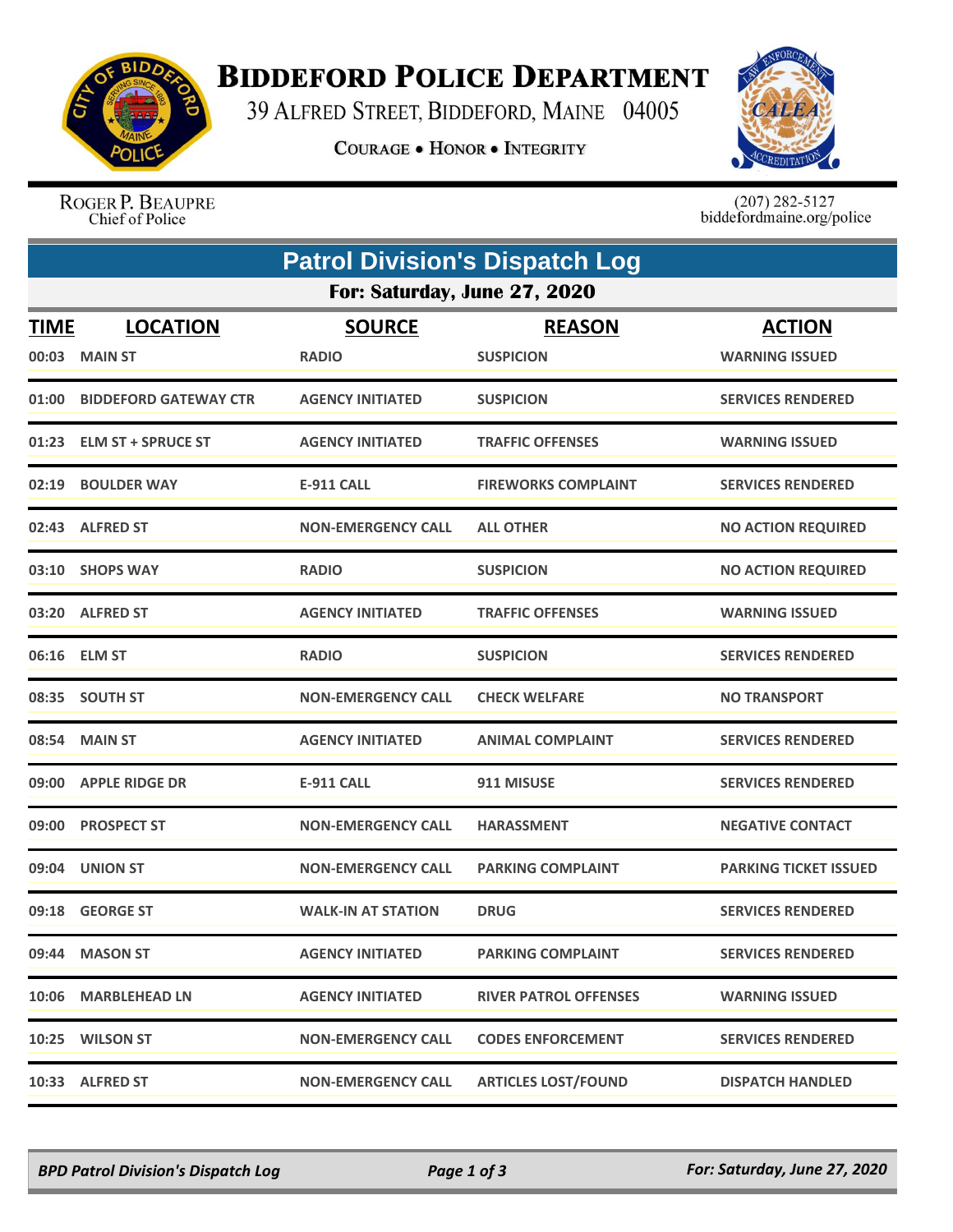| <b>TIME</b> | <b>LOCATION</b>                    | <b>SOURCE</b>             | <b>REASON</b>                    | <b>ACTION</b>                |
|-------------|------------------------------------|---------------------------|----------------------------------|------------------------------|
|             | 10:40 SACO FALLS WAY               | <b>NON-EMERGENCY CALL</b> | <b>PAPERWORK</b>                 | <b>NO ACTION REQUIRED</b>    |
|             | 11:05 ALFRED ST + JEFFERSON ST     | <b>AGENCY INITIATED</b>   | <b>TRAFFIC SIGNALS</b>           | <b>REFERRED OTHER AGENCY</b> |
| 11:05       | <b>MARBLEHEAD LN</b>               | <b>AGENCY INITIATED</b>   | <b>RIVER PATROL OFFENSES</b>     | <b>SERVICES RENDERED</b>     |
|             | 11:20 BOULDER WAY                  | <b>NON-EMERGENCY CALL</b> | <b>ARTICLES LOST/FOUND</b>       | <b>REPORT TAKEN</b>          |
| 11:35       | <b>MEDICAL CENTER DR</b>           | <b>E-911 CALL</b>         | 911 MISUSE                       | <b>REFERRED OTHER AGENCY</b> |
|             | 11:57 POOL ST                      | <b>E-911 CALL</b>         | <b>DRUG</b>                      | <b>SERVICES RENDERED</b>     |
|             | 12:18 BIRCH ST                     | <b>E-911 CALL</b>         | 911 MISUSE                       | <b>DISPATCH HANDLED</b>      |
|             | 12:58 UNION ST                     | <b>NON-EMERGENCY CALL</b> | <b>PARKING COMPLAINT</b>         | <b>REMOVED HAZARD</b>        |
|             | 13:00 ORCHARD ST                   | <b>AGENCY INITIATED</b>   | <b>ANIMAL COMPLAINT</b>          | <b>SERVICES RENDERED</b>     |
|             | 13:09 ALFRED ST                    | <b>WALK-IN AT STATION</b> | <b>DRUG BOX</b>                  | <b>SERVICES RENDERED</b>     |
|             | 13:33 GRANITE ST                   | <b>NON-EMERGENCY CALL</b> | <b>FRAUD / SCAM</b>              | <b>SERVICES RENDERED</b>     |
|             | 13:51 ELM ST                       | <b>NON-EMERGENCY CALL</b> | <b>CHECK WELFARE</b>             | <b>SERVICES RENDERED</b>     |
|             | 13:52 LIND AVE                     | <b>NON-EMERGENCY CALL</b> | <b>HARASSMENT</b>                | <b>SERVICES RENDERED</b>     |
|             | 14:03 ALFRED ST                    | <b>NON-EMERGENCY CALL</b> | <b>CHECK WELFARE</b>             | <b>SERVICES RENDERED</b>     |
|             | 14:50 OLD POOL RD                  | <b>NON-EMERGENCY CALL</b> | <b>SUSPICION</b>                 | <b>SERVICES RENDERED</b>     |
|             | 14:52 PROSPECT ST                  | <b>NON-EMERGENCY CALL</b> | <b>CRIM THREAT / TERRORIZING</b> | <b>SERVICES RENDERED</b>     |
|             | 14:58 ELM ST                       | <b>NON-EMERGENCY CALL</b> | <b>CHECK WELFARE</b>             | <b>REPORT TAKEN</b>          |
|             | 15:09 SOUTH ST                     | E-911 CALL                | <b>DISTURBANCE / NOISE</b>       | <b>UNFOUNDED</b>             |
|             | 15:18 SACO FALLS WAY               | <b>NON-EMERGENCY CALL</b> | <b>THEFT</b>                     | <b>REPORT TAKEN</b>          |
|             | 15:54 PEARL ST                     | <b>AGENCY INITIATED</b>   | <b>TRAFFIC DETAIL</b>            | <b>UNFOUNDED</b>             |
|             | <b>15:54 BIDDEFORD GATEWAY CTR</b> | <b>NON-EMERGENCY CALL</b> | <b>ANIMAL COMPLAINT</b>          | <b>GONE ON ARRIVAL</b>       |
|             | 16:05 MAIN ST + MAPLEWOOD AVE      | <b>AGENCY INITIATED</b>   | <b>TRAFFIC OFFENSES</b>          | <b>VSAC ISSUED</b>           |
|             | 16:06 WEST MYRTLE ST               | <b>NON-EMERGENCY CALL</b> | FRAUD / SCAM                     | <b>SERVICES RENDERED</b>     |
|             | 16:21 CUTTS ST                     | <b>NON-EMERGENCY CALL</b> | <b>CIVIL COMPLAINT</b>           | <b>SERVICES RENDERED</b>     |
|             | 16:25 SOUTH ST + RIVER RD          | <b>AGENCY INITIATED</b>   | <b>TRAFFIC OFFENSES</b>          | <b>WARNING ISSUED</b>        |

*BPD Patrol Division's Dispatch Log Page 2 of 3 For: Saturday, June 27, 2020*